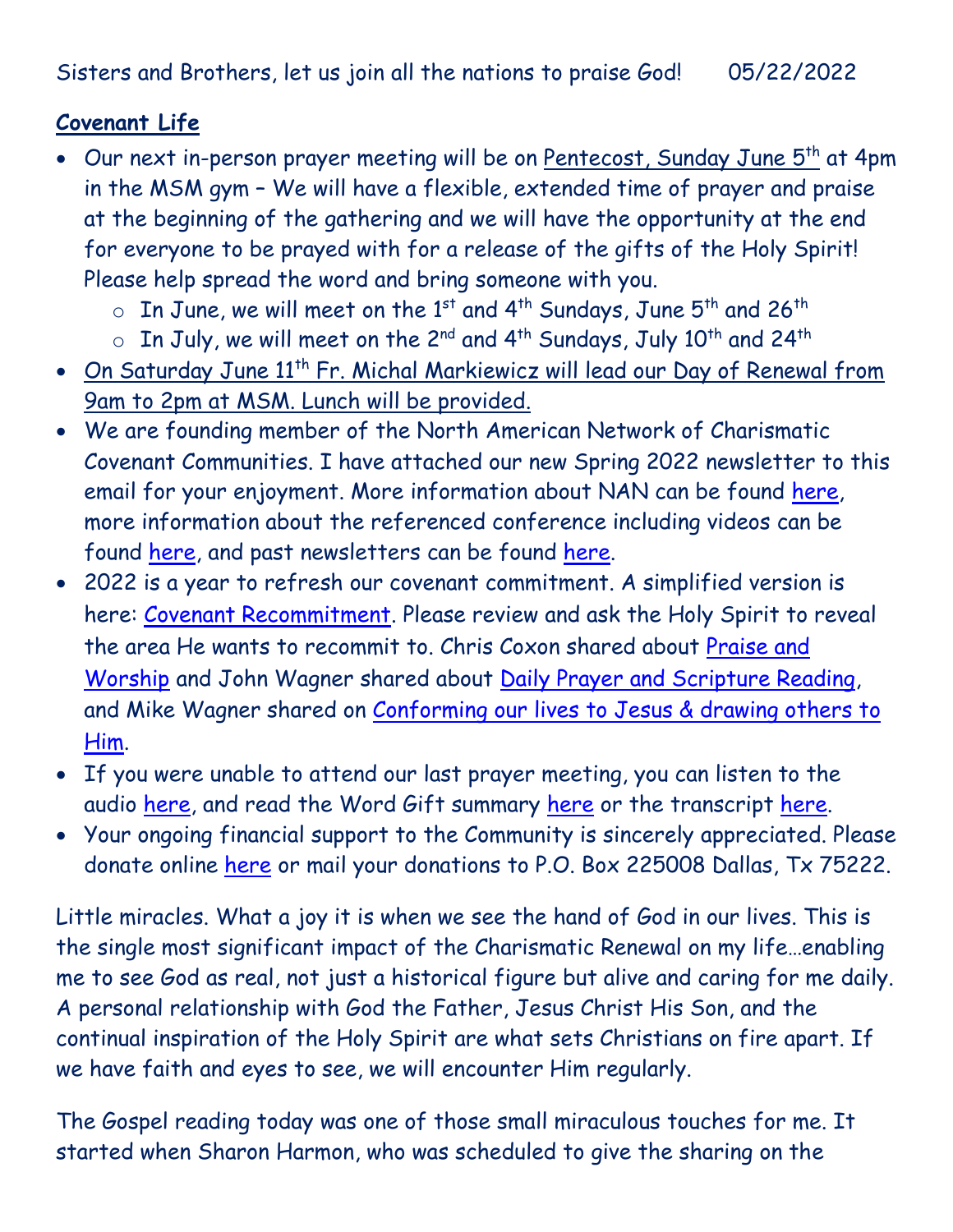Covenant last Sunday, switched with Mike, who was scheduled for the next one. It seemed like no big deal, everyone agreed to the swap. Then, during this past Monday's coordinator call, when we realized that our next Gathering was Pentecost, one of the coordinators suggested we have a special exhortation regarding an outpouring of the Holy Spirit at the Gathering. Great idea, right? Yes, but the Holy Spirit had already provided for us with the prior agreed to swap. See, Sharon's sharing is on "Earnestly desiring to receive and exercise the Spiritual Gifts". This is the attitude that we want everyone to come to the next Gathering with. So, on Sunday June 5<sup>th</sup> when we gather for our Pentecost Gathering we will have the real opportunity to be prayed with for a special outpouring of the Holy Spirit and Sharon will be sharing on earnestly desiring to receive and exercise the Spiritual Gifts…too much of a 'coincidence' to ignore.

Now today, as I was reflecting on the reading, the [Gospel](https://bible.usccb.org/bible/john/14?23) provided me the spiritual icing on the cake. As I read the opening verses *"Jesus said to his disciples: "Whoever loves me will keep my word, and my Father will love him, and we will come to him and make our dwelling with him. Whoever does not love me does not keep my words; yet the word you hear is not mine but that of the Father who sent me."* I recalled Mike's sharing from last Sunday on *being His disciples by conforming our lives to Jesus, drawing others to Him*. Mike's exhortation and Jesus' clear words here are to love Him and keep His Word. This is how we become His disciples and conform our lives to Him…loving Him and keeping His Word! This is also how we draw others to Him. This is His eternal command to love Him, conform our lives to Him, and go make disciples by drawing other to Him.

The little miracle was magnified in the next verses *"I have told you this while I am with you. The Advocate, the Holy Spirit, whom the Father will send in my name, will teach you everything and remind you of all that I told you."* I clearly saw in these words the promise of Pentecost and the empowering to live Jesus' exhortation through the power of the Holy Spirit. See the little miracle? I am convinced that the Holy Spirit wanted Mike's sharing to precede Sharon's. First, He effected it through the schedule issues. Then, to reveal Himself in a small way, the Gospel ordered Jesus' exhortation today to keep His Word before the outpouring of the Holy Spirit. Thank You God for making Yourself known and enabling us to have a personal relationship with You, the God of the universe!